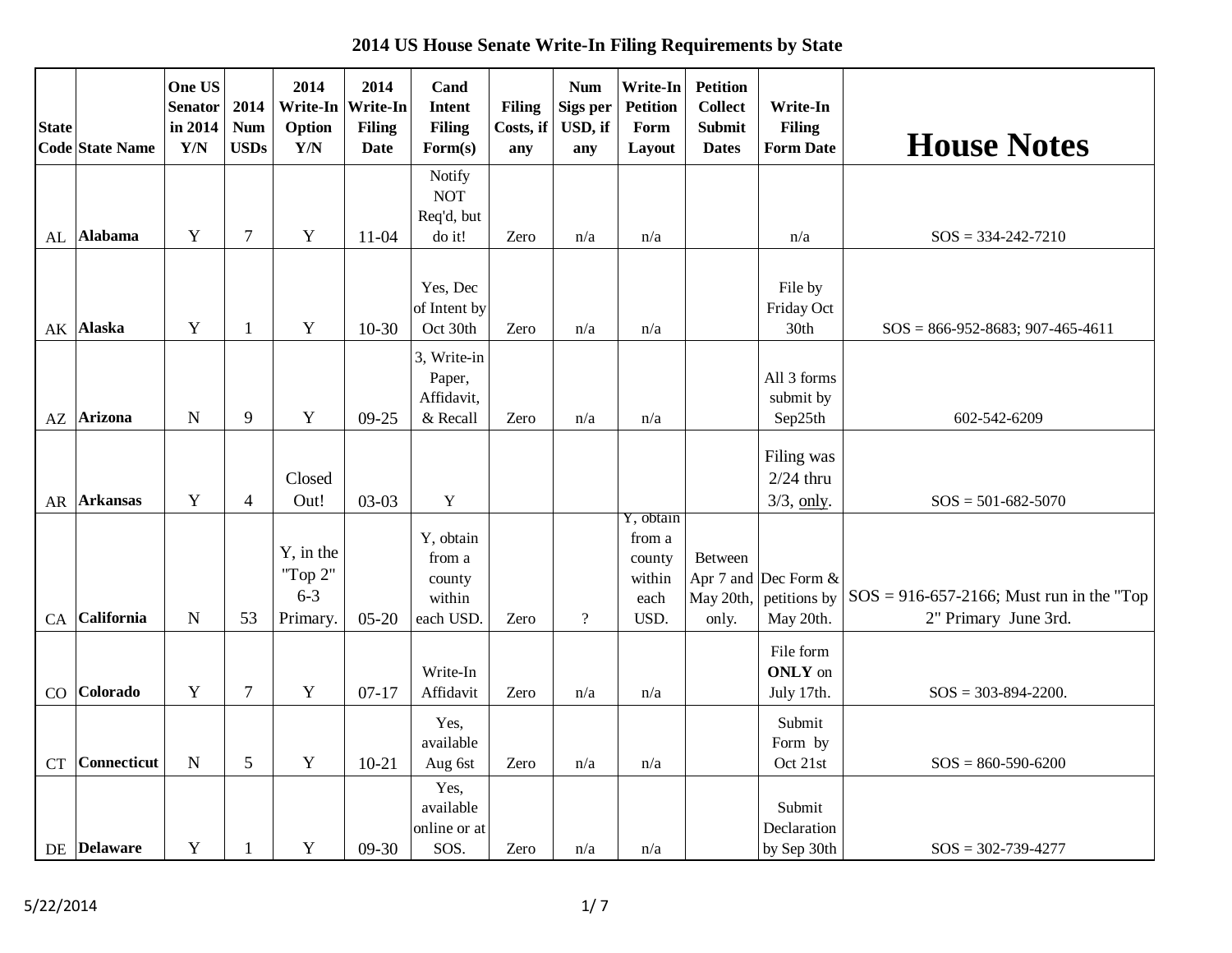**2014 US House Senate Write-In Filing Requirements by State**

| <b>State</b>   | <b>Code State Name</b>  | One US<br><b>Senator</b><br>in 2014<br>Y/N | 2014<br><b>Num</b><br><b>USDs</b> | 2014<br>Option<br>$\mathbf{Y}/\mathbf{N}$ | 2014<br>Write-In   Write-In<br><b>Filing</b><br>Date | Cand<br><b>Intent</b><br><b>Filing</b><br>$\mathbf{Form}(s)$ | <b>Filing</b><br>Costs, if<br>any | <b>Num</b><br>Sigs per<br>USD, if<br>any | <b>Write-In</b><br><b>Petition</b><br>Form<br>Layout | <b>Petition</b><br><b>Collect</b><br><b>Submit</b><br><b>Dates</b> | Write-In<br><b>Filing</b><br><b>Form Date</b>      | <b>House Notes</b>                                                                                                                                            |
|----------------|-------------------------|--------------------------------------------|-----------------------------------|-------------------------------------------|------------------------------------------------------|--------------------------------------------------------------|-----------------------------------|------------------------------------------|------------------------------------------------------|--------------------------------------------------------------------|----------------------------------------------------|---------------------------------------------------------------------------------------------------------------------------------------------------------------|
| DC             | <b>Dist</b><br>Columbia | $\mathbf N$                                | $\boldsymbol{\theta}$             | Y                                         | $01 - 01$                                            | Yes, Write-<br>In Dec<br>Form at<br>Office.                  | Zero                              | n/a                                      | n/a                                                  |                                                                    | Submit<br>Form by<br>Nov 12th!!                    | www.dcboe.org; BOE - Voting and Ethics<br>Office 202-727-2525                                                                                                 |
| FL             | Florida                 | $\mathbf N$                                | 27                                | Y, but<br>submit<br>date too<br>early     | $05-02$                                              | Yes, Oath<br>From<br>online.                                 | \$6,960.                          | n/a                                      | n/a                                                  |                                                                    | Submit<br>Form by<br>May 2nd!!                     | $SOS = 850-245-6200$ ; Form title is, Federal<br>Office Loyalty Oath and Oath of Candidate for<br>Write-In Candidates.                                        |
| GA             | Georgia                 | Y                                          | 14                                | Y                                         | 09-02                                                | Y, with<br>paper work<br>hurdles!                            | Zero                              | n/a                                      | n/a                                                  |                                                                    | Submit all<br>paper work<br>by Tuesday<br>Sep 2nd. | Requires additional research on<br>paperwork development and filings; it has<br>been made complicated; $SOS = 404-463-$<br>1601; 404-657-5380 for Linda Ford. |
|                |                         |                                            |                                   | <b>Not</b><br>Allowed                     |                                                      |                                                              |                                   |                                          |                                                      |                                                                    |                                                    | $SOS = 808-453-8683$ ; ** Should be a 2017<br><b>Class Member, but Special Election to</b><br>replace Senator Daniel Inouye that passed                       |
| H <sub>I</sub> | Hawaii                  | $N$ **                                     | $\overline{2}$                    | at ALL!!                                  | $01 - 01$                                            | n/a                                                          | n/a                               | n/a                                      | n/a                                                  |                                                                    | n/a                                                | away.                                                                                                                                                         |
| ID             | Idaho                   | Y                                          | $\overline{2}$                    | Y                                         | 10-07                                                | Yes, Write-<br>In<br>Declaratio<br>n Form<br>online          | Zero                              | n/a                                      | n/a                                                  |                                                                    | Submit<br>Form by<br>Oct 7th                       |                                                                                                                                                               |
| IL             | Illinois                | Y                                          | 18                                | Y                                         | $09-01$                                              | See<br>Election<br>offices<br>and/or<br>Website.             | Zero                              | n/a                                      | n/a                                                  |                                                                    | File 61 days<br>prior to<br>election.              | $SOS = 217-782-4141$ ; From must be filed with<br>evey Election office in the US District for each<br>Candidate.                                              |
|                |                         |                                            |                                   |                                           |                                                      | Yes, Form<br>$CIN-3$<br>available<br>online or at            |                                   |                                          |                                                      |                                                                    | Submit<br>Form by                                  |                                                                                                                                                               |
|                | IN Indiana              | $\mathbf N$                                | 9                                 | Y                                         | $07-03$                                              | SOS.                                                         | Zero                              | n/a                                      | n/a                                                  |                                                                    | July 3rd!                                          | Front Desk = $317-232-3939$                                                                                                                                   |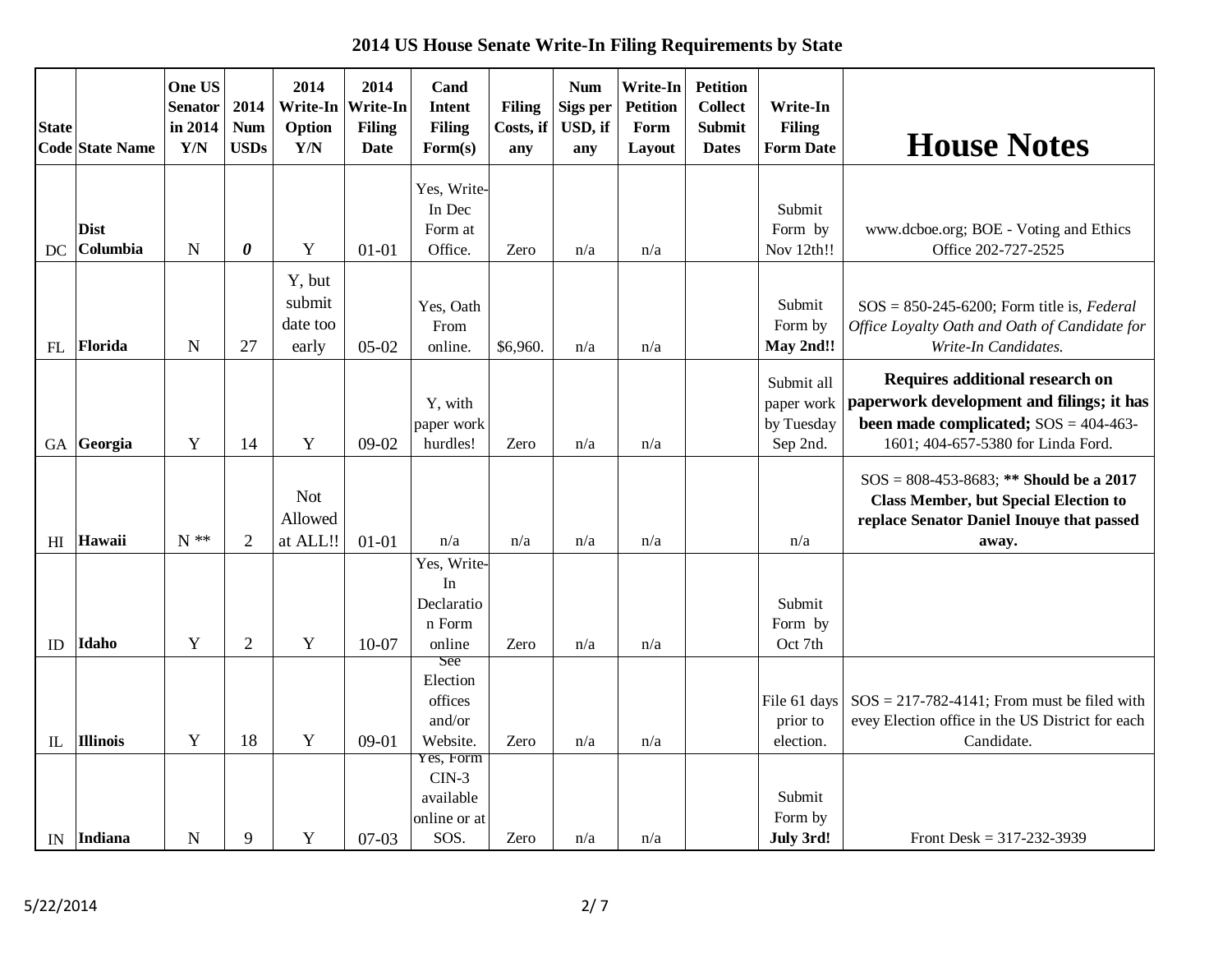**2014 US House Senate Write-In Filing Requirements by State**

| <b>State</b> | Code State Name       | One US<br><b>Senator</b><br>in 2014<br>Y/N | 2014<br><b>Num</b><br><b>USDs</b> | 2014<br>Option<br>$\mathbf{Y}/\mathbf{N}$ | 2014<br>Write-In   Write-In<br><b>Filing</b><br><b>Date</b> | Cand<br><b>Intent</b><br><b>Filing</b><br>$\mathbf{Form}(s)$ | <b>Filing</b><br>Costs, if<br>any | <b>Num</b><br>Sigs per<br>USD, if<br>any | Write-In<br><b>Petition</b><br>Form<br>Layout | <b>Petition</b><br><b>Collect</b><br><b>Submit</b><br><b>Dates</b> | Write-In<br><b>Filing</b><br><b>Form Date</b> | <b>House Notes</b>                                                                                                                                                             |
|--------------|-----------------------|--------------------------------------------|-----------------------------------|-------------------------------------------|-------------------------------------------------------------|--------------------------------------------------------------|-----------------------------------|------------------------------------------|-----------------------------------------------|--------------------------------------------------------------------|-----------------------------------------------|--------------------------------------------------------------------------------------------------------------------------------------------------------------------------------|
| IA           | Iowa                  | $\mathbf Y$                                | $\overline{\mathbf{4}}$           | $\mathbf Y$                               | $11-04$                                                     | Notify<br><b>NOT</b><br>Req'd, but<br>do it!                 | Zero                              | n/a                                      | n/a                                           |                                                                    | n/a                                           | $SOS = 515-281-0145$                                                                                                                                                           |
| <b>KS</b>    | Kansas                | Y                                          | $\overline{4}$                    | $\mathbf Y$                               | $11 - 04$                                                   | No papers<br>for Rep,<br>yes for<br>Senator.                 | Zero                              | n/a                                      | n/a                                           |                                                                    | n/a for US<br>Rep                             | $SOS = 785 - 296 - 4561$                                                                                                                                                       |
| KY           | Kentucky              | Y                                          | 6                                 | $\mathbf Y$                               | $10-24$                                                     | Yes, Dec<br>of Intent<br>available<br>online.                | \$50.                             | n/a                                      | n/a                                           |                                                                    | Submit<br>Declaration<br>by Oct 24th          | $SOS = 502 - 564 - 3490$                                                                                                                                                       |
| LA           | Louisiana             | $\mathbf Y$                                | 6                                 | <b>Not</b><br>Allowed<br>at ALL!!         | $01 - 01$                                                   | n/a                                                          | n/a                               | n/a                                      | n/a                                           |                                                                    | n/a                                           | $SOS = 225-922-2486$                                                                                                                                                           |
| ME           | Maine                 | $\mathbf Y$                                | $\overline{2}$                    | $\mathbf Y$                               | $09-16$                                                     | Get form<br>by June<br>10th<br>Primary                       | Zero                              | n/a                                      | n/a                                           |                                                                    | File by @9-<br>15                             | $SOS = 207-624-7736$ ; 4-23 per<br>Sholanda file Declaration of Candidacy<br>45 days before the 11-4 Election. Form<br>not available until after the Primary<br>Election 6-10. |
| MD           | Maryland              | $\mathbf N$                                | 8                                 | $\mathbf Y$                               | $09-15$                                                     | Yes,<br>available<br>online &<br>Annapolis                   | Zero                              | n/a                                      | n/a                                           |                                                                    | Submit Cert<br>of Cand by<br>Sep 15th         | $SOS = 410-269-2840$ ; Ebony                                                                                                                                                   |
|              | Massachu-<br>MA setts | $\mathbf Y$                                | 9                                 | $\mathbf Y$                               | 07-29                                                       | Notify SOS<br>and USD<br>of name,<br>only.                   | Zero                              | n/a                                      | n/a                                           |                                                                    | n/a                                           | $SOS = 617-727-2828$                                                                                                                                                           |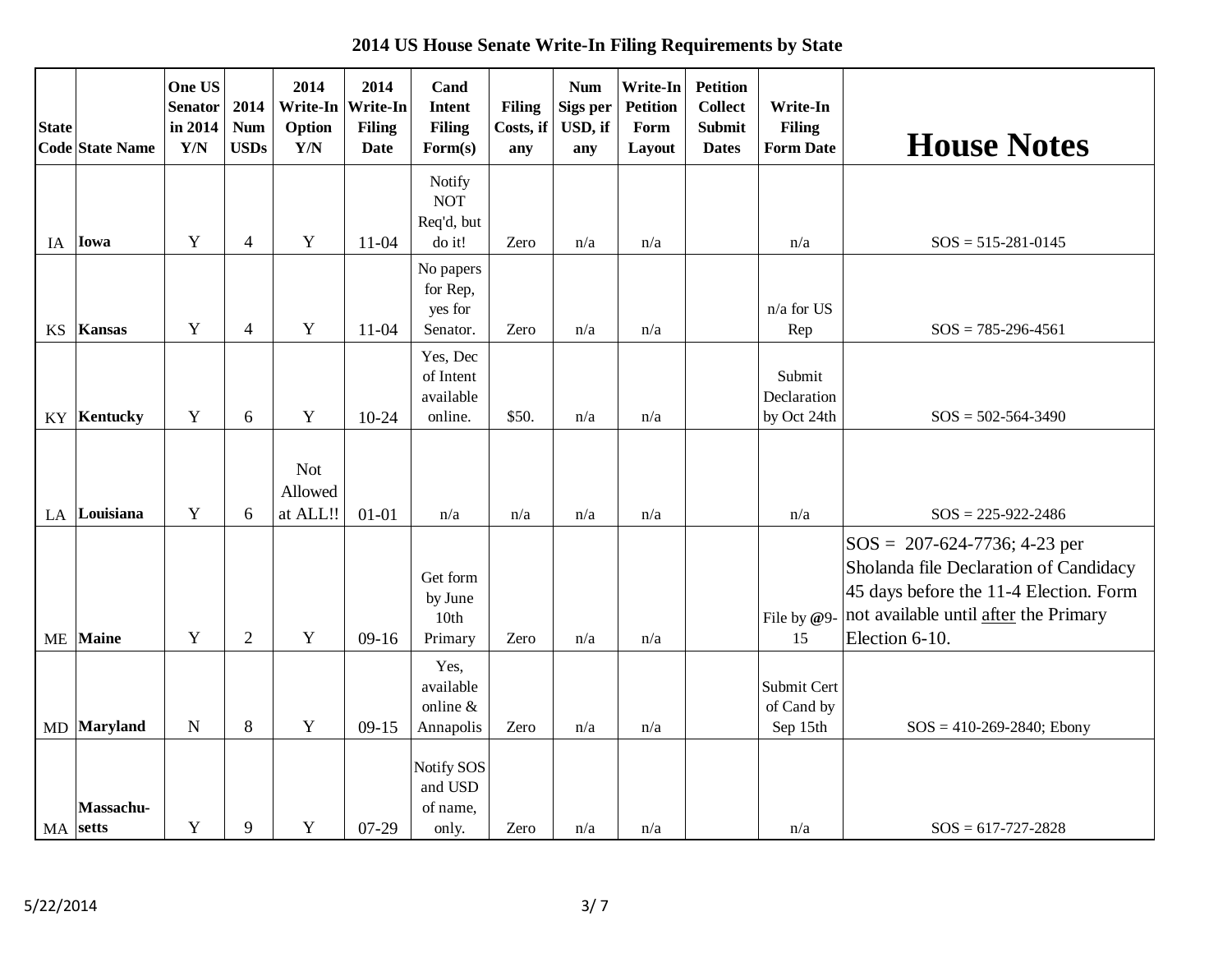**2014 US House Senate Write-In Filing Requirements by State**

| <b>State</b>             | <b>Code State Name</b> | One US<br><b>Senator</b><br>in 2014<br>$\mathbf{Y}/\mathbf{N}$ | 2014<br><b>Num</b><br><b>USDs</b> | 2014<br>Write-In<br>Option<br>$\mathbf{Y}/\mathbf{N}$ | 2014<br>Write-In<br><b>Filing</b><br><b>Date</b> | Cand<br><b>Intent</b><br><b>Filing</b><br>Form(s) | <b>Filing</b><br>Costs, if<br>any | <b>Num</b><br>Sigs per<br>USD, if<br>any | Write-In<br><b>Petition</b><br>Form<br>Layout | <b>Petition</b><br><b>Collect</b><br><b>Submit</b><br><b>Dates</b> | Write-In<br><b>Filing</b><br><b>Form Date</b>   | <b>House Notes</b>                             |
|--------------------------|------------------------|----------------------------------------------------------------|-----------------------------------|-------------------------------------------------------|--------------------------------------------------|---------------------------------------------------|-----------------------------------|------------------------------------------|-----------------------------------------------|--------------------------------------------------------------------|-------------------------------------------------|------------------------------------------------|
| MI                       | Michigan               | Y                                                              | 14                                | $\mathbf Y$                                           | $10-24$                                          | Yes,<br>available<br>online or at<br>SOS.         | Zero                              | n/a                                      | n/a                                           |                                                                    | Submit<br>Form by Oct<br>24th.                  | $SOS = 888-767-6424$                           |
| $\ensuremath{\text{MN}}$ | <b>Minnesota</b>       | Y                                                              | 8                                 | Y                                                     | $10 - 28$                                        | Yes, Write-<br>In Request<br>Form<br>online       | Zero                              | n/a                                      | n/a                                           |                                                                    | Submit<br>Form by<br>Oct 28th                   | $SOS = 651-215-1440$                           |
| <b>MS</b>                | Mississippi            | Y                                                              | $\overline{4}$                    | <b>Not</b><br>Allowed<br>at ALL!!                     | $01 - 01$                                        | n/a                                               | n/a                               | n/a                                      | n/a                                           |                                                                    | n/a                                             | $SOS = 601-576-2550$                           |
| <b>MO</b>                | Missouri               | $\mathbf N$                                                    | 8                                 | $\mathbf Y$                                           | $10-24$                                          | Yes, Dec<br>of Intent by<br>Oct 24TH              | Zero                              | n/a                                      | n/a                                           |                                                                    | File by<br>Friday Oct<br>24th                   | $SOS = 573-751-4936$                           |
| MT                       | <b>Montana</b>         | Y                                                              | $\mathbf{1}$                      | Y                                                     | 10-08                                            | $\mathbf Y$                                       | \$1,740.                          | n/a                                      | n/a                                           |                                                                    | File by @<br>Oct 8th                            | $SOS = 406-444-5346$ ; Alan Miller, Specialist |
| NE                       | <b>Nebraska</b>        | $\mathbf Y$                                                    | $\mathfrak{Z}$                    | $\mathbf Y$                                           | $10-23$                                          | Yes, Dec<br>of Intent<br>available<br>online.     | \$1,740.                          | n/a                                      | n/a                                           |                                                                    | Submit<br>Form and<br>Fee\$\$ 10<br>days prior. | $SOS = 402 - 471 - 2555$                       |
| <b>NV</b>                | Nevada                 | ${\bf N}$                                                      | 4                                 | <b>Not</b><br>Allowed<br>at ALL!!                     | $01 - 01$                                        | n/a                                               | n/a                               | n/a                                      | n/a                                           |                                                                    | n/a                                             | $SOS = 775-684-5705$                           |
|                          | <b>New</b>             |                                                                |                                   |                                                       |                                                  | Notify SOS<br>and USD<br>of name,                 |                                   |                                          |                                               |                                                                    |                                                 |                                                |
|                          | NH Hampshire           | $\mathbf Y$                                                    | $\overline{2}$                    | Y                                                     | $10 - 01$                                        | only.                                             | Zero                              | n/a                                      | n/a                                           |                                                                    | n/a                                             | $SOS = 603-271-3242$                           |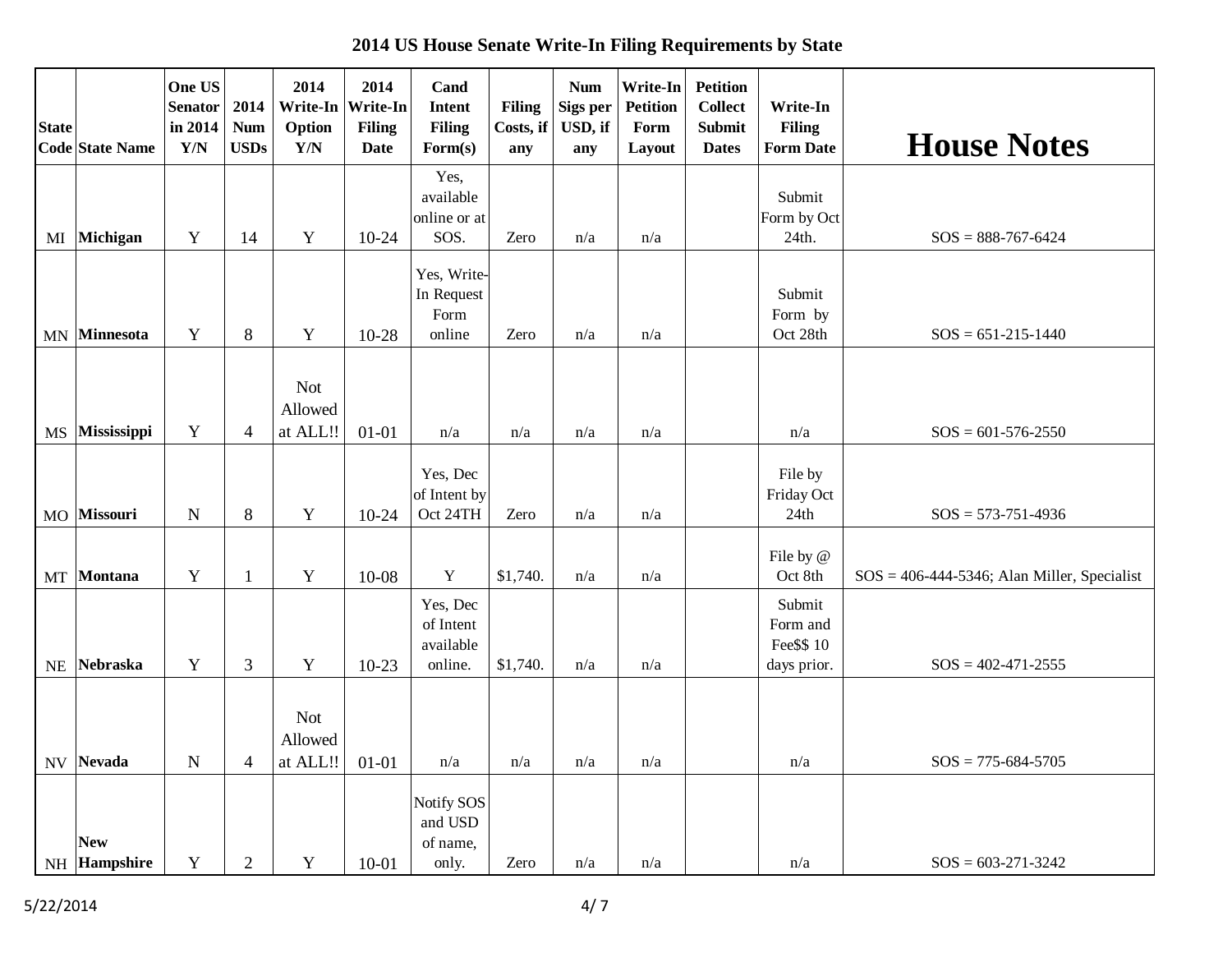**2014 US House Senate Write-In Filing Requirements by State**

| <b>State</b> | <b>Code State Name</b>          | One US<br><b>Senator</b><br>in 2014<br>Y/N | 2014<br><b>Num</b><br><b>USDs</b> | 2014<br>Write-In<br>Option<br>Y/N | 2014<br>Write-In<br><b>Filing</b><br><b>Date</b> | Cand<br><b>Intent</b><br><b>Filing</b><br>Form(s)         | <b>Filing</b><br>Costs, if<br>any | <b>Num</b><br>Sigs per<br>USD, if<br>any | Write-In<br><b>Petition</b><br>Form<br>Layout | <b>Petition</b><br><b>Collect</b><br><b>Submit</b><br><b>Dates</b> | Write-In<br><b>Filing</b><br><b>Form Date</b> | <b>House Notes</b>                                                                                  |
|--------------|---------------------------------|--------------------------------------------|-----------------------------------|-----------------------------------|--------------------------------------------------|-----------------------------------------------------------|-----------------------------------|------------------------------------------|-----------------------------------------------|--------------------------------------------------------------------|-----------------------------------------------|-----------------------------------------------------------------------------------------------------|
|              |                                 |                                            |                                   |                                   |                                                  | Notify SOS<br>and USD<br>of name,                         |                                   |                                          |                                               |                                                                    |                                               |                                                                                                     |
| NJ           | <b>New Jersey</b>               | $\mathbf Y$                                | 12                                | Y                                 | $10 - 01$                                        | only.<br>Dec of                                           | Zero                              | n/a                                      | n/a                                           |                                                                    | n/a<br>File form<br><b>ONLY</b> on            | $SOS = 292-3760$                                                                                    |
|              | NM New Mexico                   | Y                                          | 3                                 | Y                                 | 06-26                                            | Intent                                                    | Zero                              | n/a                                      | n/a                                           |                                                                    | June 26st                                     | $SOS = 505 - 827 - 3600$ ; Tracy                                                                    |
| <b>NY</b>    | New York                        | $\mathbf N$                                | 27                                | $\mathbf Y$                       | $11-04$                                          | No Papers.                                                | Zero                              | n/a                                      | n/a                                           |                                                                    | n/a                                           | SOS= 518-474-6220                                                                                   |
| NC           | <b>North</b><br><b>Carolina</b> | $\mathbf Y$                                | 13                                | $\mathbf Y$                       | 07-22                                            | Yes, but<br>sigs req'd.                                   | Zero                              | $250$ per<br><b>USD</b>                  | TBD                                           |                                                                    | Submit by<br>$7/22$ and<br>Final by<br>8/6.   | $ SOS + 919-733-7173 $ ; Submit 250 signatures for<br>verification by 7/22 and Final to SOS by 8/6. |
| ND           | <b>North</b><br><b>Dakota</b>   | $\mathbf N$                                | $\mathbf{1}$                      | $\mathbf Y$                       | $10-14$                                          | Yes, Cert<br>of Write-<br>In,<br>Statement<br>of Interest | Zero                              | n/a                                      | n/a                                           |                                                                    | Submit both<br>forms by<br>Oct 14th           | $SOS = 701-328-4146$                                                                                |
|              | OH Ohio                         | $\mathbf N$                                | 16                                | $\mathbf Y$                       | 08-05                                            | Yes, Dec<br>of Intent<br>available<br>online.             | \$85.                             | n/a                                      | n/a                                           |                                                                    | Submit<br>Declaration<br>by Aug 5th           | $SOS = 614-466-2585$                                                                                |
| OK           | Oklahoma                        | Y                                          | 5                                 | <b>Not</b><br>Allowed<br>at ALL!! | $01 - 01$                                        | n/a                                                       | n/a                               | n/a                                      | n/a                                           |                                                                    | n/a                                           | $SOS = 405 - 521 - 2391$                                                                            |
|              | OR Oregon                       | Y                                          | $\sqrt{5}$                        | $\mathbf Y$                       |                                                  | 11-04   No Papers.                                        | Zero                              | n/a                                      | n/a                                           |                                                                    | n/a                                           | $SOS = 503-986-1518$                                                                                |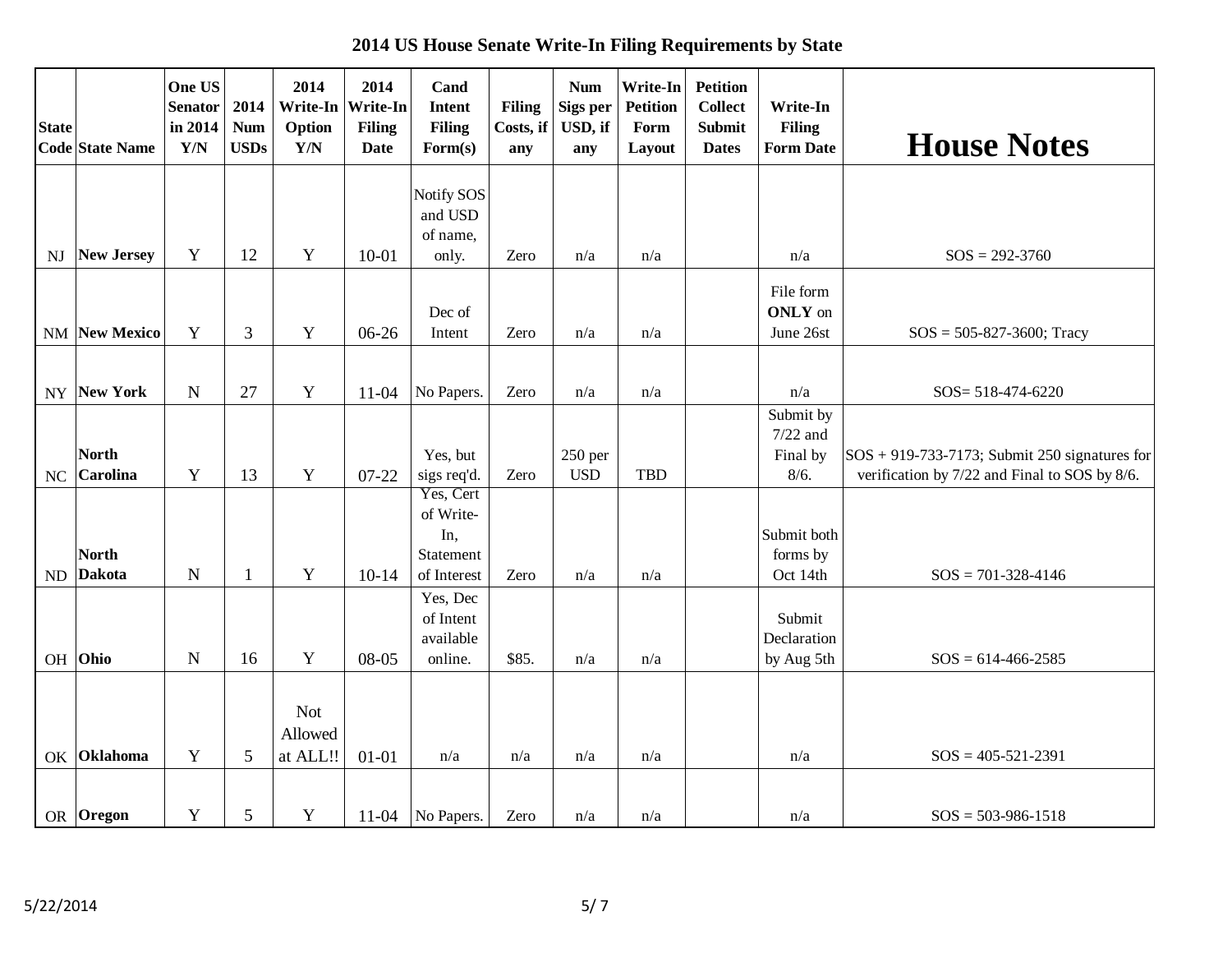**2014 US House Senate Write-In Filing Requirements by State**

| <b>State</b>             |                               | One US<br><b>Senator</b><br>in 2014 | 2014<br><b>Num</b> | 2014<br>Option             | 2014<br>Write-In Write-In<br><b>Filing</b> | Cand<br><b>Intent</b><br><b>Filing</b>           | <b>Filing</b><br>Costs, if  | <b>Num</b><br>Sigs per<br>USD, if | Write-In<br><b>Petition</b><br>Form | <b>Petition</b><br><b>Collect</b><br><b>Submit</b> | Write-In<br><b>Filing</b>                       |                          |
|--------------------------|-------------------------------|-------------------------------------|--------------------|----------------------------|--------------------------------------------|--------------------------------------------------|-----------------------------|-----------------------------------|-------------------------------------|----------------------------------------------------|-------------------------------------------------|--------------------------|
|                          | Code State Name               | Y/N                                 | <b>USDs</b>        | Y/N                        | <b>Date</b>                                | Form(s)                                          | any                         | any                               | Layout                              | <b>Dates</b>                                       | <b>Form Date</b>                                | <b>House Notes</b>       |
|                          | Pennsylvani                   |                                     |                    |                            |                                            | Optional to<br>notify SOS<br>of name,            |                             |                                   |                                     |                                                    |                                                 |                          |
| PA                       | a                             | $\mathbf N$                         | 18                 | Y                          | $11-04$                                    | only.                                            | Zero                        | n/a                               | n/a                                 |                                                    | n/a                                             | $SOS = 717 - 787 - 5280$ |
| RI                       | Rhode<br>Island               | $\mathbf Y$                         | $\sqrt{2}$         | $\mathbf Y$                | $11 - 04$                                  | No Papers.                                       | Zero                        | n/a                               | n/a                                 |                                                    | n/a                                             | $SOS = 401 - 222 - 2340$ |
|                          | <b>South</b>                  |                                     |                    |                            |                                            | Not Req'd,<br>but you                            |                             |                                   |                                     |                                                    |                                                 |                          |
| <b>SC</b>                | <b>Carolina</b>               | Y                                   | $\tau$             | $\mathbf Y$                | $10 - 01$                                  | can.                                             | Zero                        | n/a                               | n/a                                 |                                                    | <b>ASAP</b>                                     | $SOS = 803 - 734 - 9060$ |
| <b>SD</b>                | <b>South</b><br><b>Dakota</b> | Y                                   | $\mathbf{1}$       | Not<br>Allowed<br>at ALL!! | $01 - 01$                                  | n/a                                              | n/a                         | n/a                               | n/a                                 |                                                    | n/a                                             | $SOS = 605 - 773 - 3537$ |
|                          |                               |                                     |                    |                            |                                            |                                                  |                             |                                   |                                     |                                                    | Submit                                          |                          |
| <b>TN</b>                | <b>Tennessee</b>              | Y                                   | 9                  | $\mathbf Y$                | $09-15$                                    | Yes, Cert<br>of Write-In<br>Candidacy<br>online. | Zero                        | n/a                               | n/a                                 |                                                    | Form by 50<br>days before<br>$09-15.$           | $SOS = 615-741-7956$     |
| $\mathcal{T}\mathcal{X}$ | <b>Texas</b>                  | Y                                   | 36                 | $\mathbf Y$                | $07-19$                                    | $\mathbf Y$                                      | \$3,125<br>$or$ 500<br>sigs | 500                               | $\mathbf Y$                         |                                                    | File<br>between<br>$7/19$ and<br>8/18           | $SOS = 512 - 463 - 5650$ |
| UT                       | Utah                          | $\mathbf N$                         | $\overline{4}$     | $\mathbf Y$                | $09 - 04$                                  | Yes, Write-<br>In Form<br>online                 | Zero                        | n/a                               | n/a                                 |                                                    | Submit<br>Form by<br>Sep 4th; 60<br>days ahead. | 801-538-1041             |
|                          | VT Vermont                    | $\mathbf N$                         | $\mathbf{1}$       | $\mathbf Y$                | $11-04$                                    | Notify SOS<br>and USD<br>of name,<br>only.       | Zero                        | n/a                               | n/a                                 |                                                    | n/a                                             | $SOS = 802 - 828 - 2363$ |